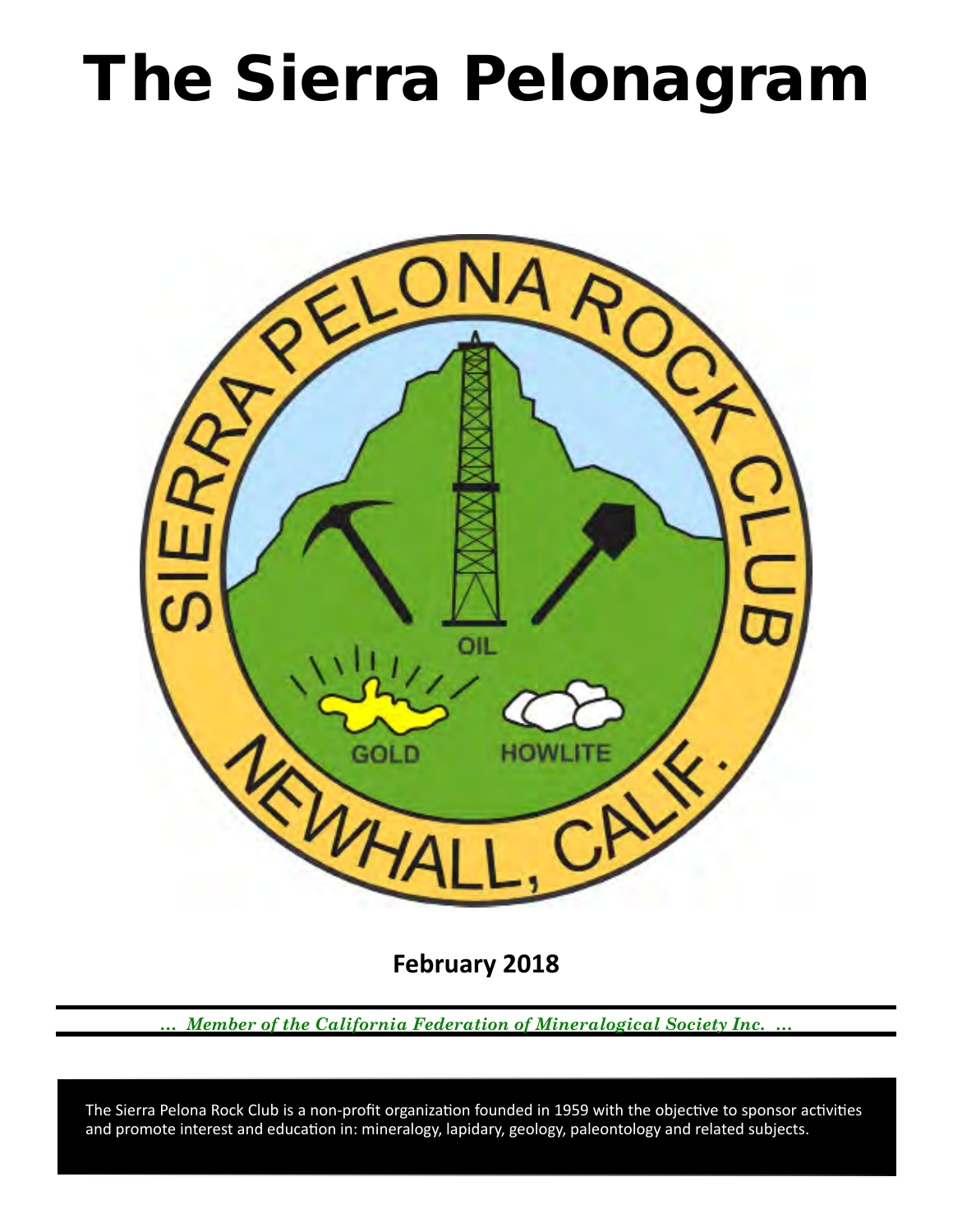

## **Hi Everybody,**

We are still working out all the details for where we want to go this year and what to collect.

We are looking at going to a couple of pay to dig sites this year, which we have not done much of in the past several years. I hope that we are giving opportunities for all of our members to have a good time and have some new experiences. If there is something or someplace that you think would be a good idea for the club, please share your thoughts so they can be considered.

I hope to have the schedule for the year soon.

Thanks, Ron R



*Foot Bridge Across River at the Mammoth Smelter - Kennett, California ca1910.*

An important mining town in northern California, United States until it was flooded by Shasta Lake. ... The two largest mines in the area were the Mammoth and Golinsky mines. They contained extremely pure copper ore, and brought great wealth to the small town. *Wikipedia*

## **February Birthdays**

Brigitte Mazourek Tina White

## **March Birthdays**

Luis Busso Ruth Hidalgo Bruce Velie Bill Webber



# **Officers:**

President – Ron Rackliffe Vice‑President – Bill Webber Secretary: Shana Brunes-Ruiz Treasurer –Kay Denson Federation Director (CFMS/AFMS) --Evelyn Velie

## **Chairpersons:**

Claim--Mike Serino Donation Rock Table--Ron and Akiko Strathmann Equipment--Bill Webber Field Trips – Julie Tinoco Historian ‑Open Hospitality – Evelyn Velie Membership – Heidi Webber On-Line Presence (website)-- Larry Holt Pelonagram Publisher, Editor – Heidi Webber Programs –Tina White Publicity –Bruce Velie Sunshine--Brigitte Mazourek

The Sierra Pelona Rock Club, is a member of the California and American Federation of Mineralogical Societies, Inc. (CFMS/AFMS). The general club meetings (Open to the public) are at 7:30 PM, on the 3rd Tuesday of each month at:

# **The Clubhouse of the Greenbrier Mobile Estates EAST 21301 Soledad Canyon Rd Canyon Country, CA 91351**

Contact the Club or the Sierra Pelonagram Editor at:

**Sierra Pelona Rock Club P.O. Box 221256 Newhall, Ca. 91322** Or e‑mail: hwebber@pacbell.net *Visit the SPRC website [www.sierrapelona.com](http://www.sierrapelona.com/)*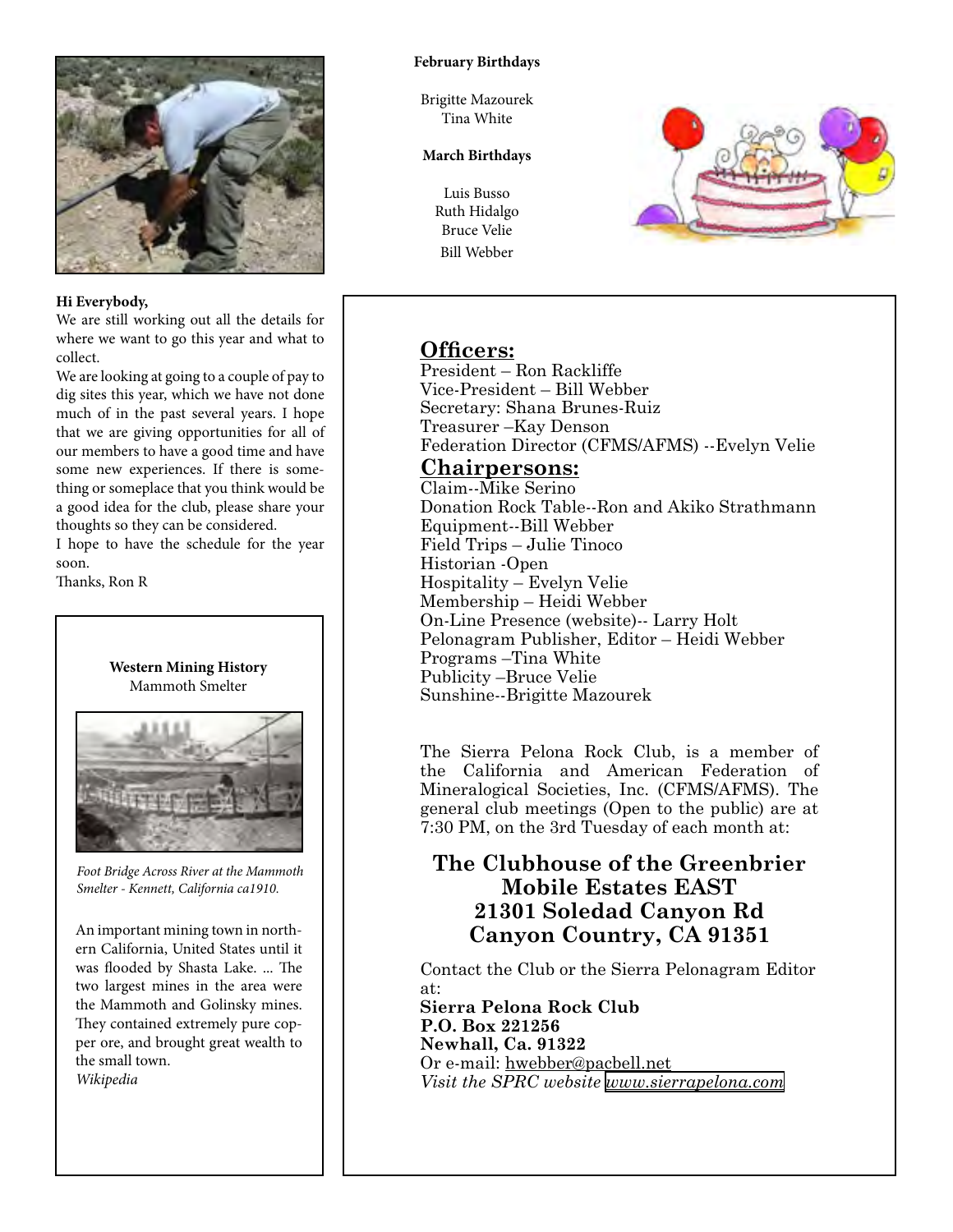## **Board Meeting Minutes 02/06/2018**

Attendees: President: Ron Rackliffe; Field Trip

Planner: Julie Tinoco; Treasurer: Kay Denson; Federation Director (CFMS/AFMS): Evelyn Velie; Secretary: Shana Ruiz; and Club Member: Ron Lawrence.

Our President: Ron Rackliffe called the meeting to order at 7:04pm and concluded the meeting at 8:35pm. Agenda of Meeting:

## New Members:

There are no new membership applications at this time. There a couple of potentials that haven't had a chance to fill out their applications yet. If there is any family or friends of the existing club members that may be interested in coming to a club meeting-invite them. We would love to have them.

 Next Kay Denson our Treasurer went over the finances. We have Julie Tinoco taking over the Silent Auction table. Please be sure to stop by the table and check out the treasures. Put your bids in for your must haves. Remember our silent auctions and raffle table helps keep our club going.

 We as a Board deciding to have members take turns in pitching in for snacks and refreshments at our club meetings. It helps our finances to provide replacement parts & equipment at our rock workshops to continue having them. If you have not signed up to bring a item to one of the meetings, please see Evelyn Velie. She has the sign-up sheet.

 29 Club Members have not paid their dues for this year. Please see Kay Denson to pay your dues. Currently, there is a \$2.00 additional charge for paying late.

 Our Treasurer Kay Denson purposed a Club Dues increase for the 2019 year. It was an unanimous agreement between Board Members. 2019 due increase as follows: Adults \$25, Juniors ages 7yrs. old up to 18yrs.

\$5, and Pebble Pups age 7yrs. old and younger \$3.

 Then Evelyn Velie our Federation Director went over the field trip we are doing Feb. 17th Sat. We are having our field trip the Saturday before our club meeting on Feb. 20th. We are joining/combining our field trip with the CFMS sponsored field trip to Lavic siding. We will be collecting/looking for agate and jasper. As a club we will be leaving at 5:30am from Mammoth Lane in Santa Clarita. Destination is Barstow area around the Cady Mountains. You will need a high clearance vehicle, not 4 wheel drive.

 Programs: Tina White at the Feb. 20th Club meeting will be going over our next field trip coming up March 10th at the Victorville tailgate marble field trip. She will be going over tri-colored marble and other specimens to be found there.

 Board members are still brainstorming to come up with the remaining field trips for the year. We still have September, October, November, and December open. Any members that may have suggestions or ideas please see Julie Tinoco our Field Trip Planner. We would love to hear them. Board members also discussed activities we want to continue. We all agreed to still have our annual picnic. When we come back on Sept. 18th from our Summer break, we will have bingo with an ice cream social and our show and tell.

 During our Summer break if your are missing rock related activities-Tehachapi has their Gem Show in the 3rd week of August on the 18th combined with their Mountain Festival.

 Please go out to show our Members DJ Gervais and Janelle Williams our support at their store. The Stone Femme Studio, 2418 Honolulu Avenue, Suite C, Montrose, Ca 91020. It is in the Glendale and La Crescenta area. Opened: Thurs.-Sun 1pm to 7pm or by appt. Phone: (818)745-5111. You can also check out their Facebook page.

 If anyone would be interested in being a Vendor at the VFW Post 9657, 20th West, Rosamond, CA 93560. Phone: (661)256-3061. They have Vendors Days every 1st Saturday of the month. Starts at 8:30am and runs throughout the day. Tables are \$10 with 2 chairs. Breakfast is available for \$6 a plate with free coffee. Please keep in mind there is a bar inside. Crafts, rocks, jewelry, baked goods are all welcomed. Please call in advance to confirm if you have questions about your goods you want to sell.

Hope to see you all at our Lavic siding field trip. Happy Rockhounding!

Sincerely Your Club Secretary,

Shana Ruiz